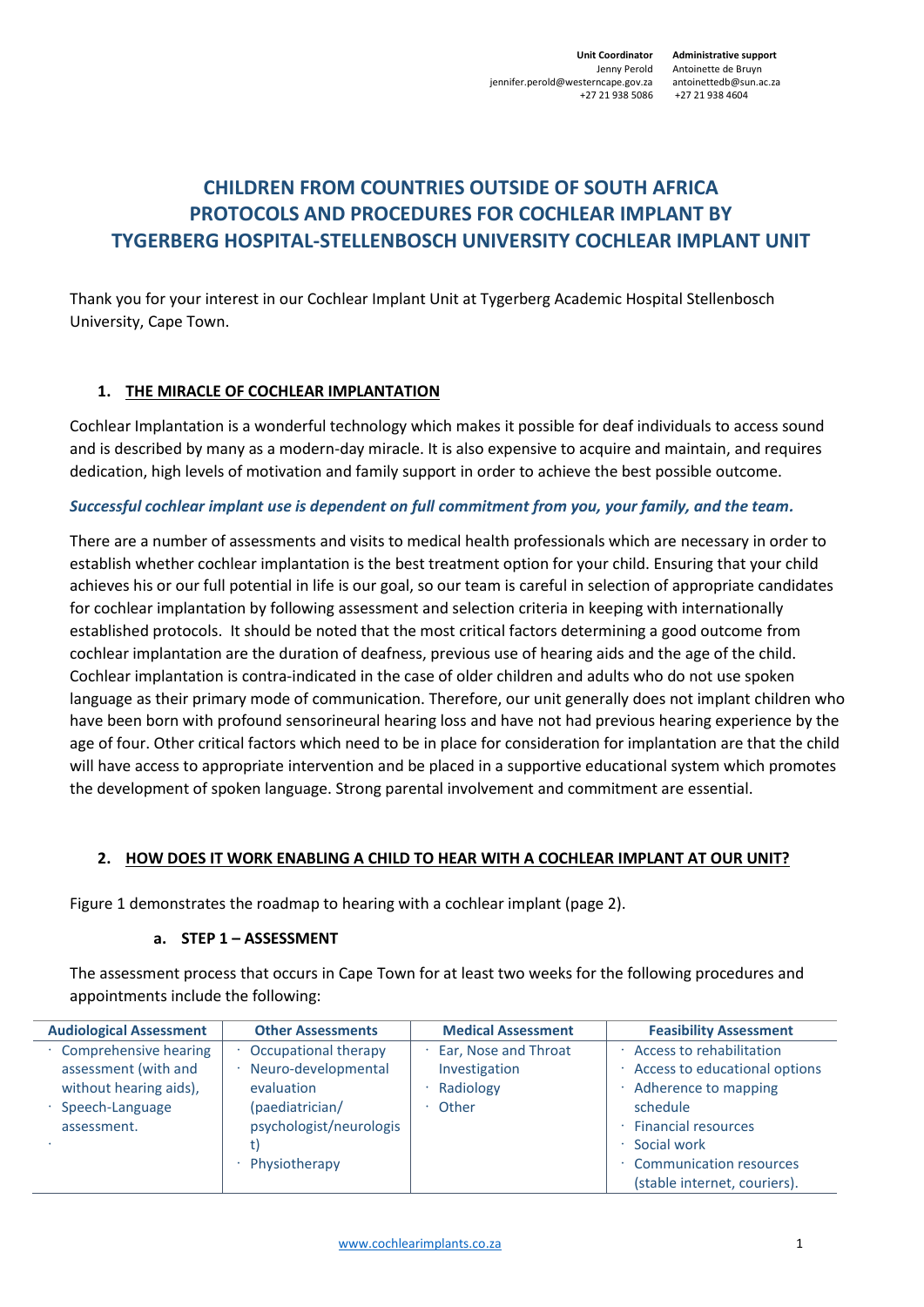

**Figure 1. a Visual representation of the journey to hearing with a cochlear implant at our CI Unit.**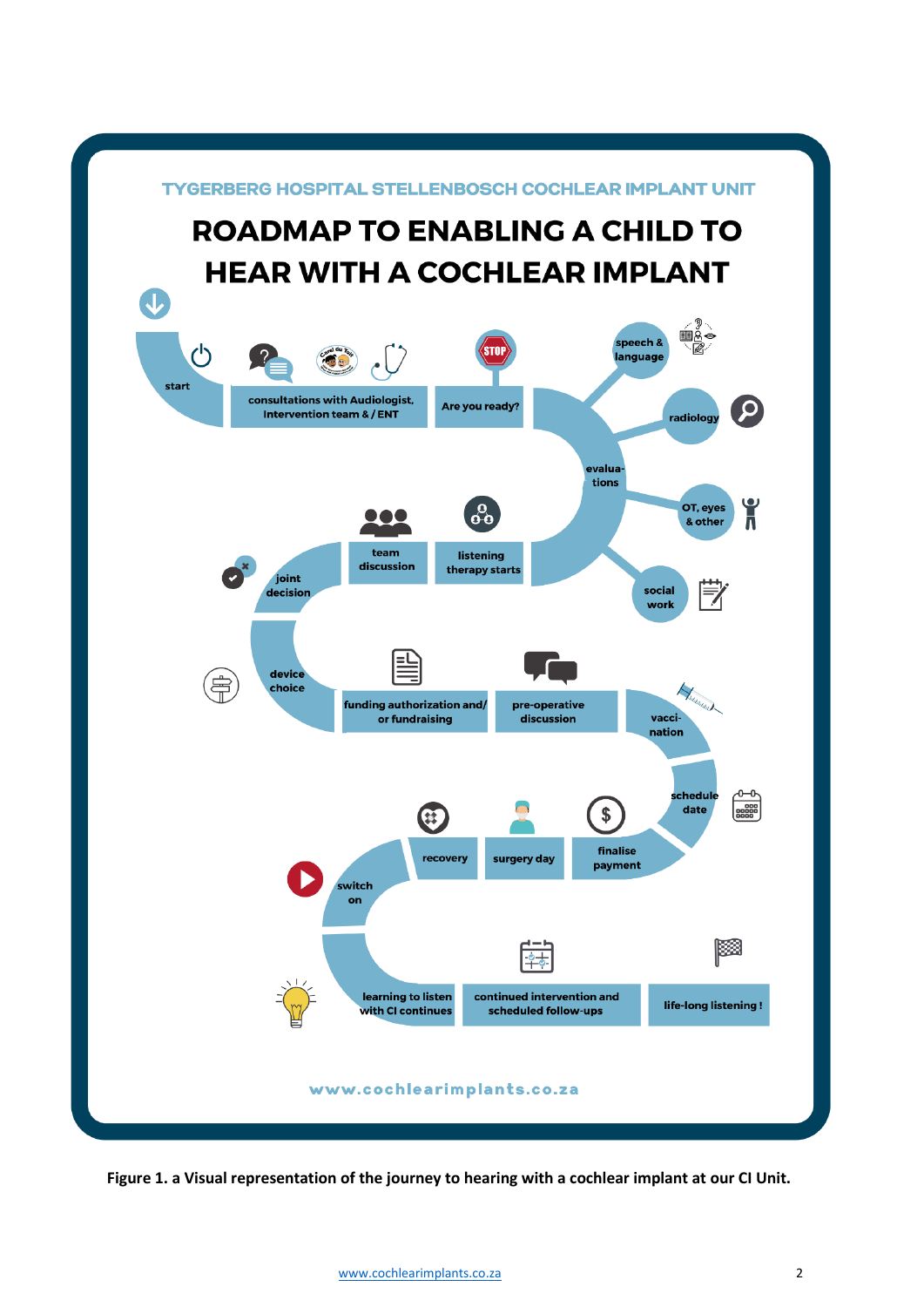#### *The Assessment process include:*

- An appointment with an audiologist from Tygerberg Hospital Cochlear Implant Unit. A full history is taken, and the relevant information gathered. You will need to bring all relevant medical reports and history.
- Further hearing tests which will include behavioural and objective hearing tests. Your child may need repeat objective tests (ABR and ASSR). The tests may be able to be performed under natural sleep, but if not successful will need to be booked for another time under sedation. If possible and indicated, these may be done at the same time as the radiology.
- It is assumed that your child will have already been fitted with hearing aids in your own country. If not a trial period with appropriately fitted hearing aids will need to be arranged.
- Appointment with an ENT surgeon who will assess your child's medical suitability for cochlear implantation and make arrangements for the radiological assessment.
- Radiology this will be done during the first week. This is in order to assess whether implantation is anatomically possible and includes a CT scan and MRI scan of internal auditory structures and brain.
- Speech and Language assessment is necessary in order to establish your child's speech and language level, and in order to support and provide you as caregivers with appropriate intervention goals.
- An appointment with the Social Worker at the Carel du Toit Centre.
- Other investigations will also be requested, including occupational therapy and paediatric neurology.
- A team meeting is held with all team members where the evidence is reviewed and a decision made as to whether cochlear implantation is recommended to be in the best interest of your child.
- To ensure successful use of a cochlear implant, adequate access to financial resources are a critical component in the long term, in particular for patients from outside of South Africa. We need to safeguard that a cochlear implant is in the best interest of you and your family.

| <b>PRE-IMPLANT</b>                                                                                   | <b>IMPLANT COSTS</b>                                                                   | <b>POST-MPLANT</b>                                                                                  | <b>VISIT COSTS</b>                                                                    | <b>POSSIBLE</b>                                                                  |
|------------------------------------------------------------------------------------------------------|----------------------------------------------------------------------------------------|-----------------------------------------------------------------------------------------------------|---------------------------------------------------------------------------------------|----------------------------------------------------------------------------------|
| <b>COSTS</b>                                                                                         |                                                                                        | <b>COSTS</b>                                                                                        |                                                                                       | <b>UNPLANNED</b>                                                                 |
|                                                                                                      |                                                                                        |                                                                                                     |                                                                                       | <b>EXPENSES</b>                                                                  |
| · Audiological<br><b>Assessments</b><br>$\cdot$ ENT<br>appointments.<br>$\cdot$ Other<br>assessments | $\cdot$ Theatre.<br>hospital ENT<br>surgeon,<br>Anaesthetist,<br>medicine,<br>Cochlear | <b>Mapping and</b><br>Audiology<br>appointments.<br><b>ENT</b><br>×<br>appointments.<br>Maintenance | Accommodation<br>٠<br>· Visa<br>Transport<br>Interpreter<br>costs and<br>arrangements | Courier fees<br>· Visits<br>· Retention options<br>Insurance<br>$\cdot$ Internet |
| $\cdot$ CT and MRI<br>$\cdot$ Anaesthetic for<br>radiology and<br>audiology<br>assessments           | implant system                                                                         | costs<br>(replacements<br>and repairs)<br><b>Upgrades</b>                                           |                                                                                       |                                                                                  |

#### *Costs include:*

Added to the implant system specific costs, you will need to be able to demonstrate intent and resources to allow for:

- a. Costs of assessment process and hospital visits (see attachment for estimated costs)
- b. Cost of the device (approximately R230 000- 300 000.00 for one system)
- c. Costs and ability of travelling, accommodation and visa requirements for the
	- assessment.
	- surgery.
	- subsequent programming of the device (every **3 months** for first year, **annually** thereafter assuming no problems arise between visits).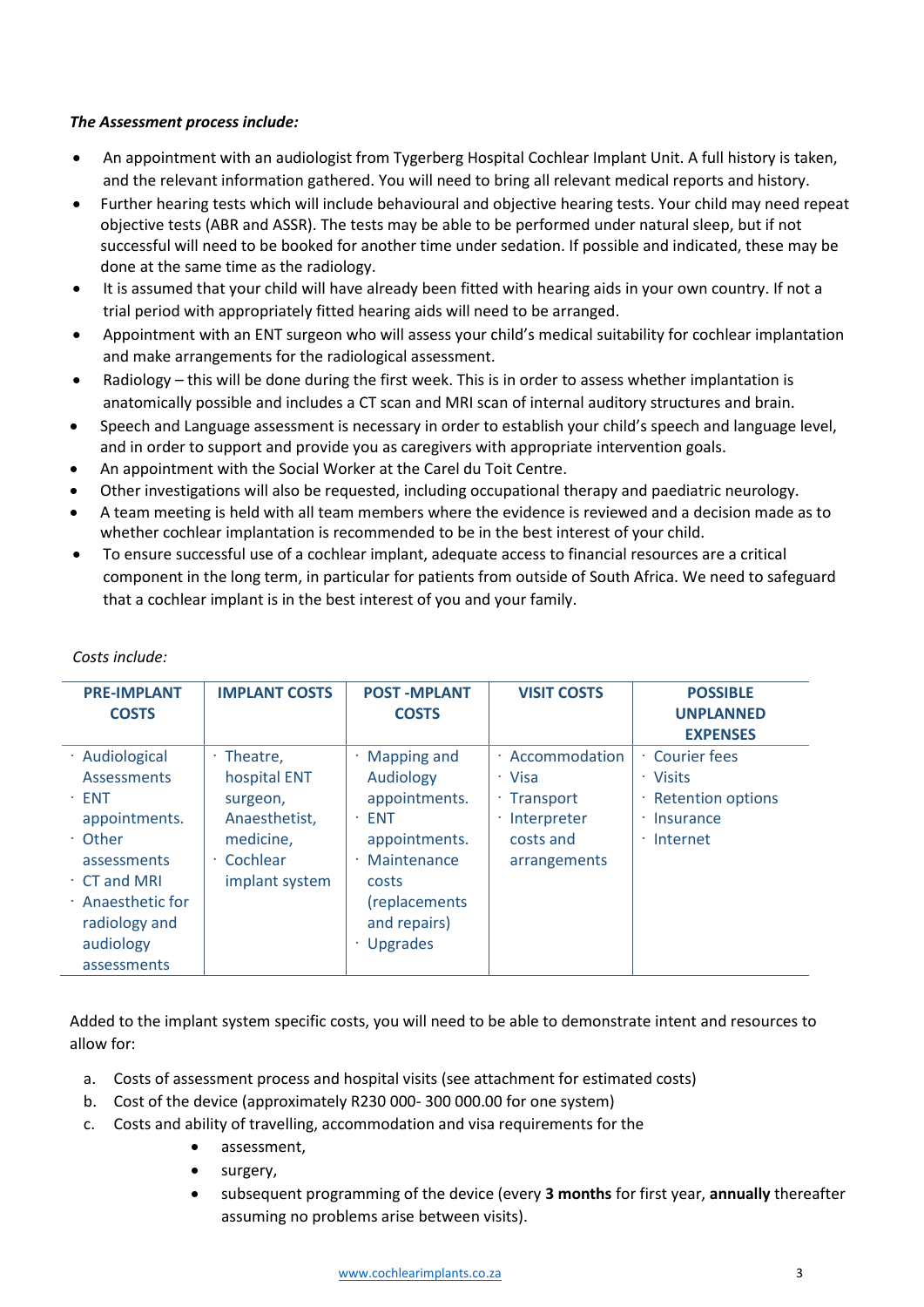- Early intervention at the Carel du Toit Centre.
- d. If the patient or the primary carer is not fluent in English, an interpreter is required (not a family member) and the arrangements and costs of this will need to be borne by the family.

## **b. DECISION ABOUT COCHLEAR IMPLANT**

A monthly team meeting is held with all team members where the evidence is reviewed and a decision made as to whether cochlear implantation is recommended.

## **c. STEP 2 - SURGERY**

The surgery is when the internal cochlear implant electrode array is inserted. This is arranged by the ENT surgeon and audiologist. It is approximately a 3-hour procedure (if one implant is being done). An overnight stay in hospital may be required.

# **d. STEP 3 - PROGRAMMING OF EXTERNAL SOUND PROCESSOR**

- Approximately 2-3 weeks after the surgery activation of the external device is done, where the sound processor is fitted. You will need to be in Cape Town for a minimum of 3 weeks from the day of activation for the fitting process and rehabilitation.
- Follow up visits are every 3 months for the first year. The primary caregiver will need to be in Cape Town for **1-2 weeks** during these visits. For the 3<sup>rd</sup> and 4<sup>th</sup> year post device activation, six monthly visits are required, then annually thereafter. The visits include appointments with the other team members.
- It is possible, with suitable internet connection that some speech and language therapy sessions can be done via video calls, e.g. Skype. If there is a speech-language therapist where you stay, the therapist on our team will work together with him / her.
- In the case of older congenitally deaf children we recommend that the family / a family member move to Cape Town for optimal progress. Your child will then attend the Carel du Toit Centre on a daily basis.
- The Carel du Toit Centre fall under the Department of Education. In order to attend the school, it will be necessary that the requisite paperwork for visa and educational legal requirements are in place. This will be explained by the Social Worker at your first visit there.
- Each child's rehabilitation needs (daily vs weekly vs visit) will be assessed individually.

# **3. ASSESSMENT FOR COCHLEAR IMPLANTATION AT THE TYGERBERG HOSPITAL-STELLENBOSCH UNIVERSITY COCHLEAR IMPLANT UNIT - OUR TEAM**

Our unit was established in 1986 and is comprised of a highly skilled, professional medical and rehabilitation team who endeavour to provide the most appropriate management of your hearing loss within a multidisciplinary context. Figure 2 demonstrates the depth of our team with team members including Ear Nose and Throat Surgeons, Audiologists, Speech and Language Therapists, as well as other health professionals. Younger children managed in our programme are also referred to the Carel du Toit Centre (www.careldutoit.co.za) for appropriate rehabilitation by a skilled and experienced team.